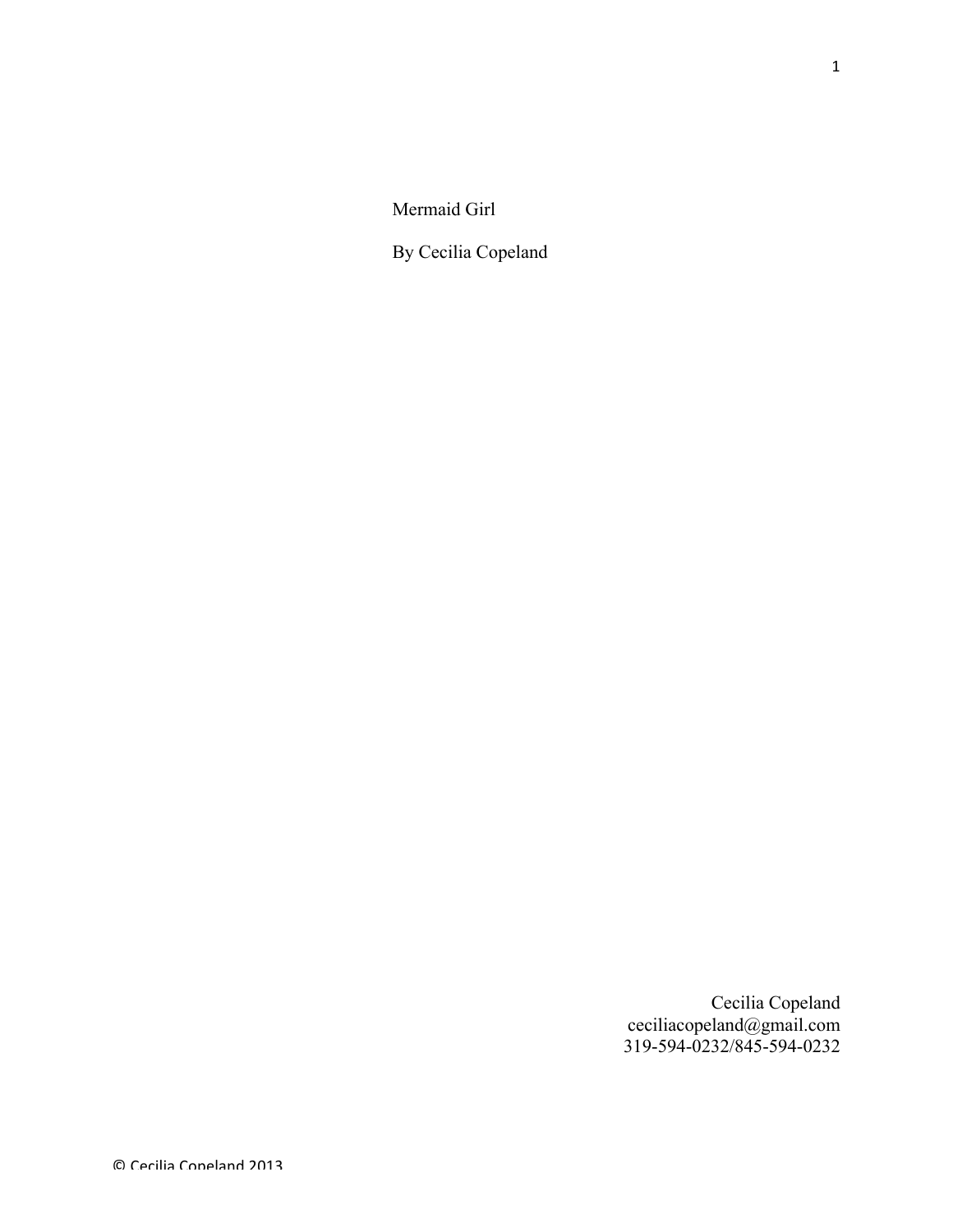MERMAID GIRL DR.TESTHER

SCENE 1:

In the Doctor's Office. MERMAID GIRL is in a wheelchair with a blanket over her lower half. DR TESTHER enters with a clipboard.

## DR TESTHER

It's nice to see you again. How can I help you today?

#### MERMAID GIRL

I want… I want the procedure. I have the forms. (She tries to hand them over.)

## DR TESTHER

I thought… Your parents… They said you would be fine with-

## MERMAID GIRL

I'm eighteen now. It's not up to them. I can sign for myself. (She holds out the papers again.)

#### DR TESTHER

It's a very big decis-

#### MERMAID GIRL

I just… wanna be normal. As I am.

#### DR TESTHER

It's complicated.

#### MERMAID GIRL

I know there are some risks.

DR TESTHER Some… Look, I don't want to give you any kind of… false…

## MERMAID GIRL

False hope?

DR TESTHER

I want to help you. I do.

#### MERMAID GIRL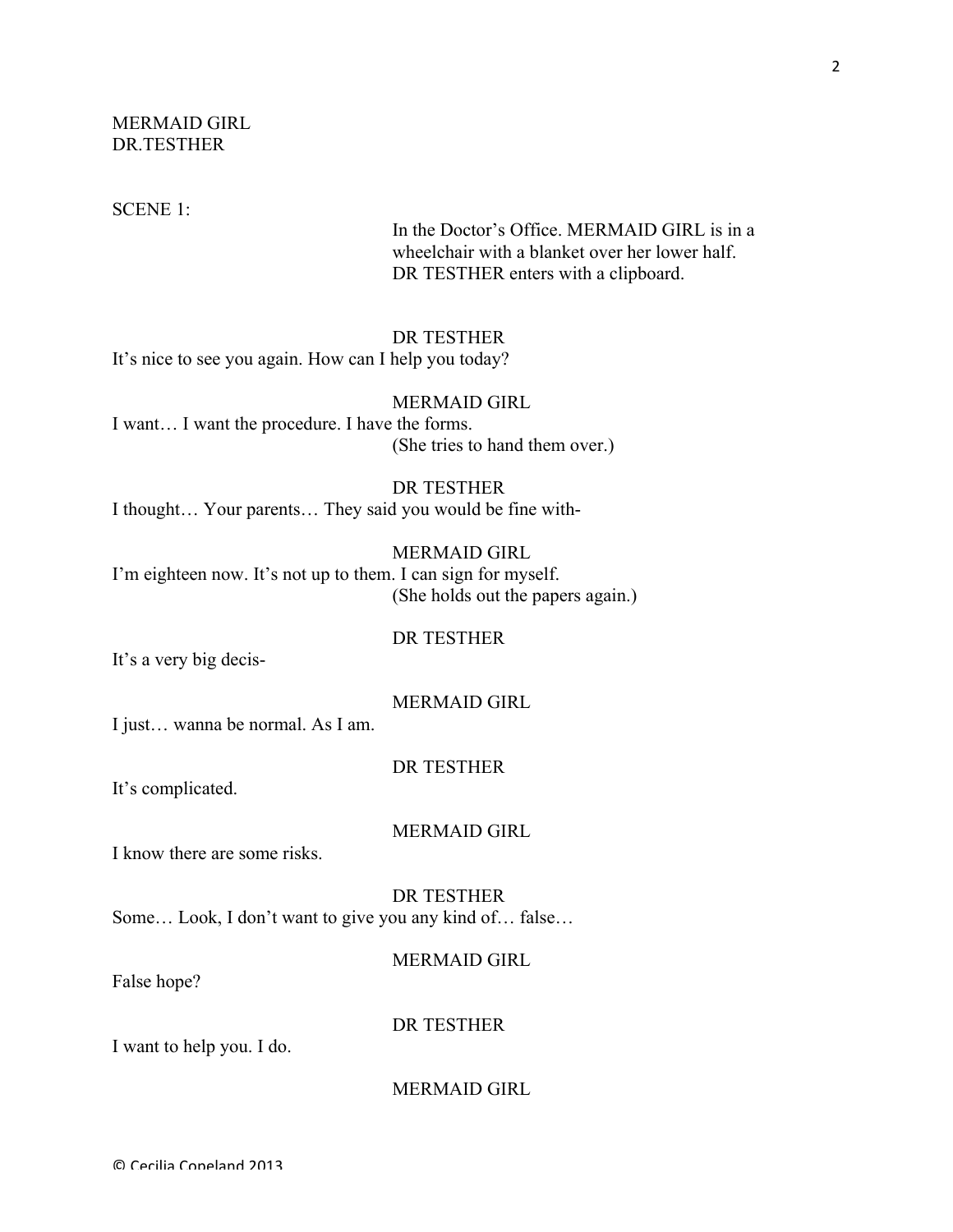No one with this condition has lived passed ten years old.

And you are very healthy.

MERMAID GIRL

DR TESTHER

Yes. So I'm a great candidate.

DR TESTHER

It's never been done before.

#### MERMAID GIRL

It has been done.

# DR TESTHER

That was only partially successful.

## MERMAID GIRL

Well I'm only partially human right now.

#### DR TESTHER

I don't want you to have any illusions about this procedure… There's a really high Pucker Factor.

#### MERMAID GIRL

What's a Pucker Factor? Is that a result from the operation?

# DR TESTHER

Pucker Factor isn't a term we use with patients. It's a term that specialists use. The people who make medical implants. Most surgeons only do two maybe three major surgeries in their life that are as complicated as the one we're talking about. The reps from implant companies fly all over the country to assist in surgery. They watch us cut and they tell us what to do. When they say that something, a procedure, has a high pucker factor what they mean is… when something goes wrong… it goes very wrong. The Pucker is a description of the face the surgeon makes when the procedure goes wrong. What you want… We would be cutting into two major arteries. Do you understand me Melissa?

#### MERMAID GIRL

Mermaid Girl.

#### DR TESTHER

You want me to call you-

#### MERMAID GIRL

Yes. I'm Mermaid Girl. That's my name. No one calls me Melissa.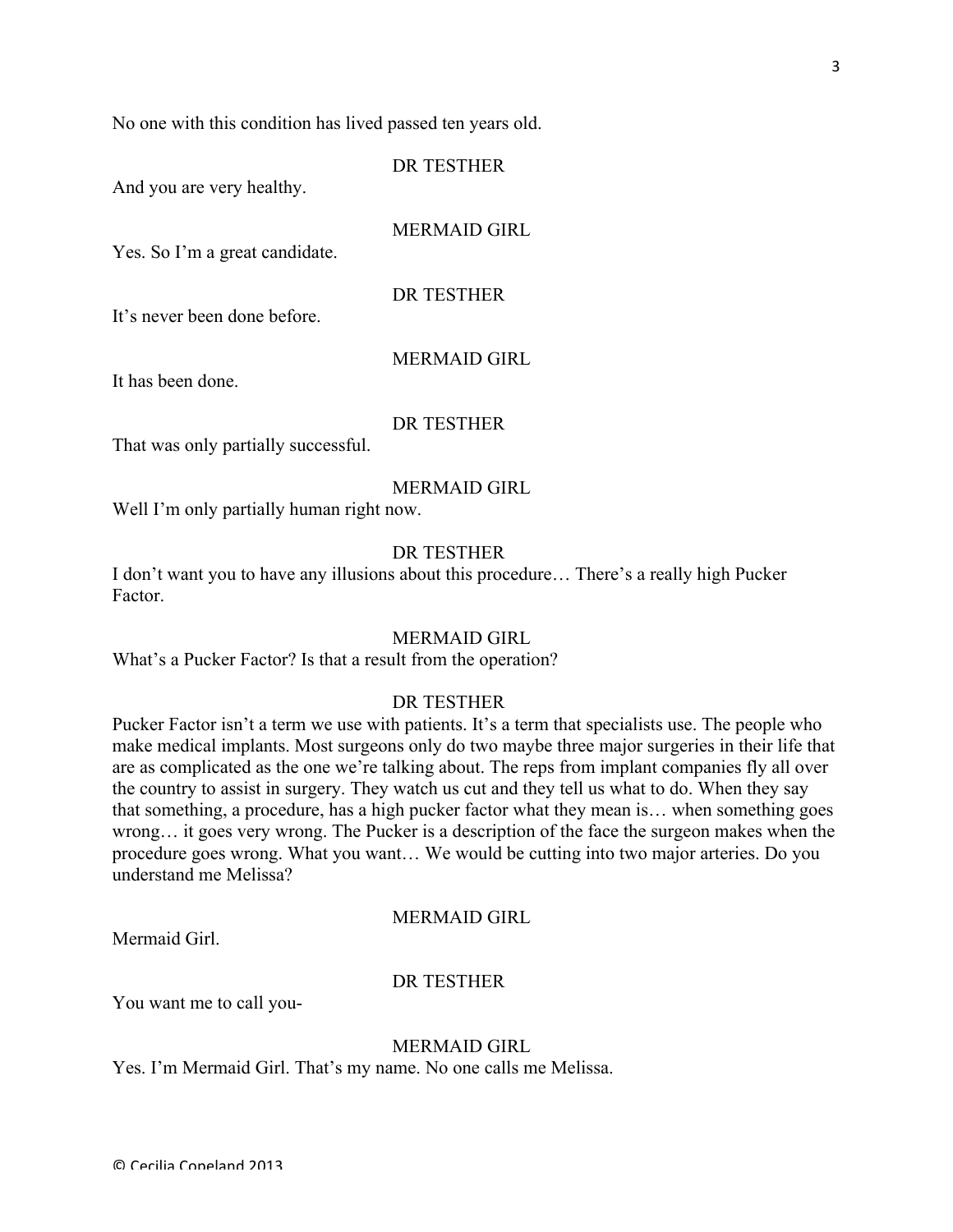#### DR TESTHER

Your parents.

#### MERMAID GIRL

Are no longer in charge of… They no longer have a say. I'm Mermaid Girl.

#### DR TESTHER

Okay, but um… Even as Mermaid Girl, don't you want a name?

### MERMAID GIRL

… Okay, Madison, from Splash? You know, before Tom Hanks was a serious actor? Right after Bosom Buddies.

# DR TESTHER

How do you know about Bosom Buddies?

## MERMAID GIRL

I watch a lot of TV. Yeah, Madison. Daryl Hanna. Her name was Madison.

## DR TESTHER

That movie came out… But I can understand why you would know it.

#### MERMAID GIRL

No, actually, Ariel from the Little Mermaid. Call me Ariel.

#### DR TESTHER

Ariel, I want to help you, but I think maybe the psychiatrist would be a good idea first.

#### MERMAID GIRL

No, no, no, listen to me. Please, I need this procedure. I sit at home and Hooloo TV shows and movies and create Avatars in Sim-life and World of Warcraft and… Meanwhile… I will never have a lover. Never. I can't. Even if I wanted to... Even if, by some weird fucking magic twist of fate, if there was someone out there who wanted to make love to me… It could never happen. The best I can hope for is some kind of tortured longing over virtual reality and I… I want to be free in this world. I want to live as I was meant to live. I feel the pull to travel and I can't. I'm stuck. I have a lover I was born for. He would caress every part of me in every second of the rest of my life, but I need this procedure.

#### DR TESTHER

Ariel… I don't know if I can do it.

#### MERMAID GIRL

Where would they go? Just show me. Please.